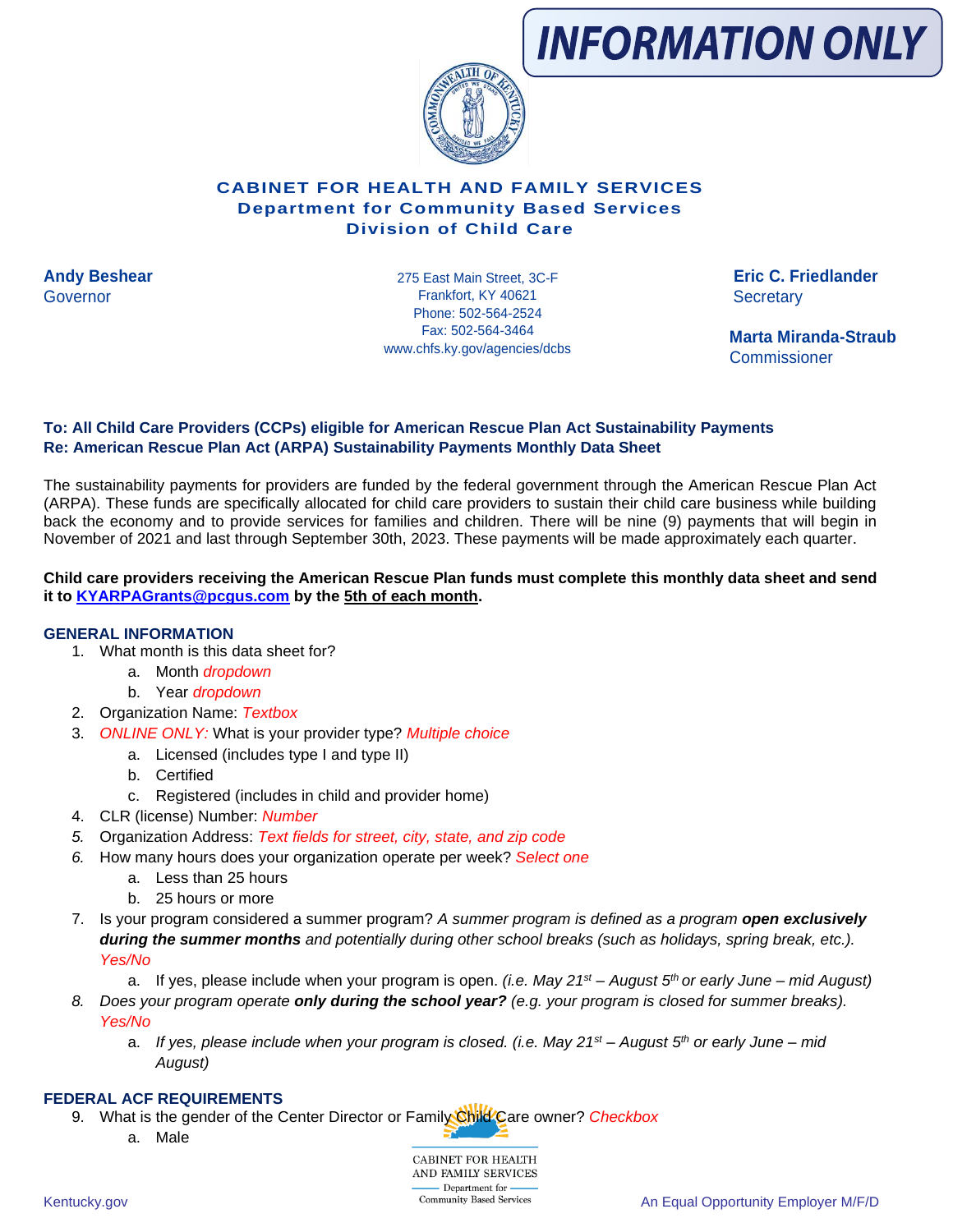- b. Female
- c. Non-binary
- d. Prefer not to answer
- 10. What is the race of the Center Director or Family Child Care owner? *Checkbox*

**INFORMATION ONLY** 

- a. White
- b. Black or African American
- c. Hispanic, Latino, or Spanish Origin
- d. American Indian or Alaskan Native
- e. Asian American
- f. Pacific Islander
- g. Other
- h. Prefer not to answer

# **ENROLLMENT INFORMATION**

- 11. Is your program currently open and serving children face to face? *Yes/No*
	- a. If the answer to #9 was no, why isn't your organization open? *Select all that apply* 
		- i. COVID-19
		- ii. Staffing shortage
		- iii. Licensing issues (violations, etc.)
		- iv. Other public health related issue
		- v. Facility related issue (Need improvements, etc.)
		- *vi.* Other *(textbox)*
- 12. What is your current enrollment capacity? *Number*
	- a. What is your enrollment capacity for infants (*0-11 months)?*
	- b. What is your enrollment capacity for *toddlers (1 – 2 years)?*
	- c. What is your enrollment capacity for preschoolers *(3-5 years)?*
	- d. What is your enrollment capacity for school-age children *(6+ years)?*
- 13. How many children are currently enrolled at your facility? *Number*
- 14. Of those, how many children are currently enrolled in CCAP (if any)? *Number*
- 15. How many total classrooms do you have? *Number*
- 16. Are all of your classrooms currently open? *Yes/No*
	- a. If no, how many are closed? *Number*
	- b. Why aren't all classrooms open? *Select all that apply*
		- **i.** Utilize options from Question 9

## **STAFFING**

17. Please complete the table below:

|                             | Number of total required<br>staff based on licensed<br>capacity | Number of current filled<br>positions | Number of vacant<br>positions |
|-----------------------------|-----------------------------------------------------------------|---------------------------------------|-------------------------------|
| <b>Administrative Staff</b> |                                                                 |                                       |                               |
| <b>Direct Care Staff</b>    |                                                                 |                                       |                               |
| <b>Support Staff</b>        |                                                                 |                                       |                               |
| <b>Total Staff</b>          |                                                                 |                                       |                               |

\*Administrative Staff = Director, Asst. Director, Educational Director, Finance staff, etc.

\*Direct Care Staff = Staff working directly with children (i.e., teacher, teacher's aides, etc.)

\*Support Staff = Ancillary staff (i.e., kitchen, maintenance, cleaning, etc.)

## **AWARD INFORMATION**

- 18. Have you spent any ARPA sustainability funds on the following categories of allowable expenses this month?
	- a. Personnel (Yes or No)